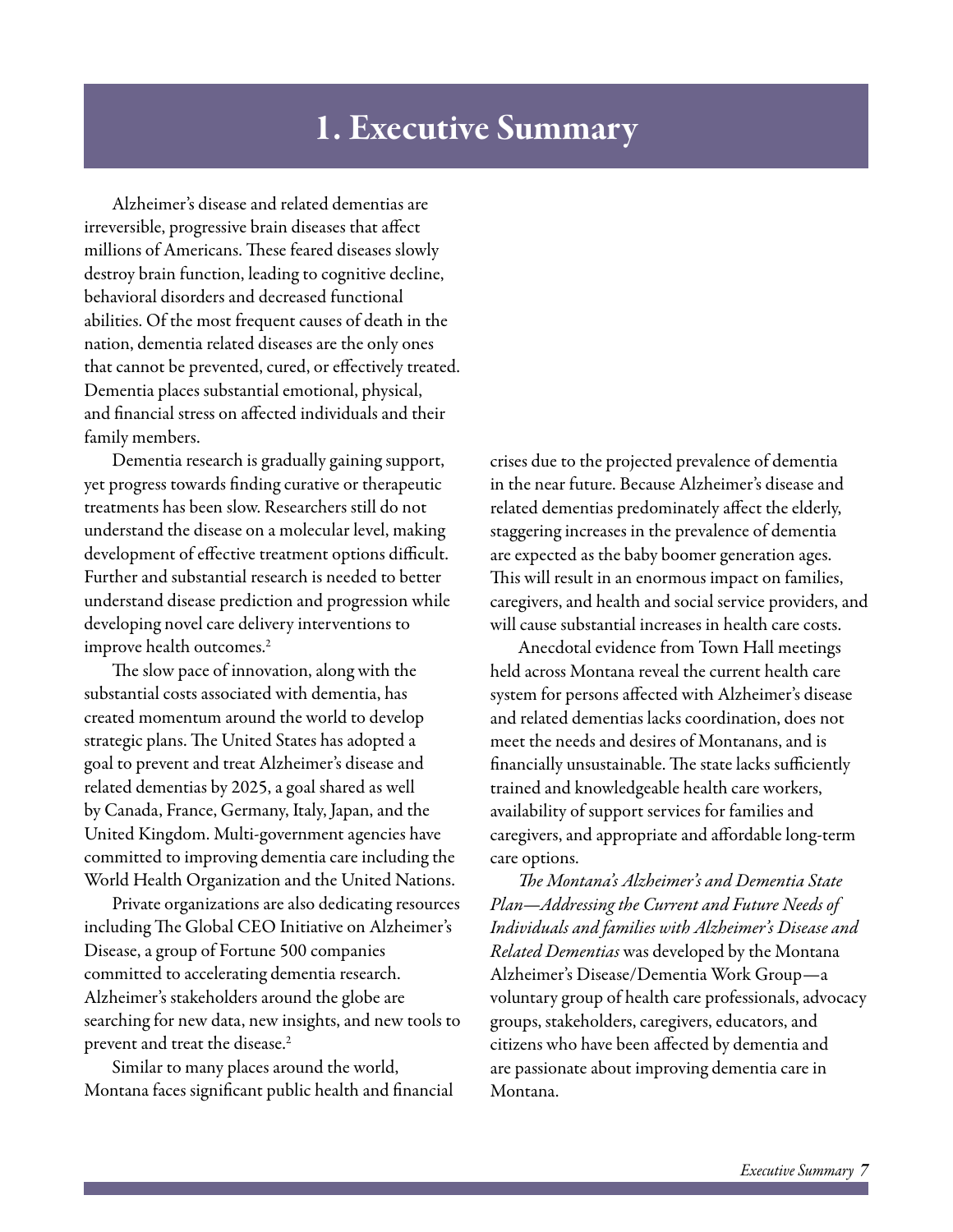The Work Group recognized the existing inadequacies and concluded that Montana must be proactive in addressing the impending crisis dementia poses. Based on extensive research and data collection, Town Hall discussions with hundreds of Montanans including Native American populations, and examination of approaches taken in other states, the Work Group developed goals and action steps to address the numerous issues surrounding Alzheimer's disease and related dementias throughout the state.

The Montana Alzheimer's and Dementia State Plan prioritizes 11 major goals that envision the creation of a health care system in each community able to manage the needs of individuals living with Alzheimer's disease and related dementias and their families throughout all stages of the disease. These goals rest on the assumption that all persons should be able to experience the highest quality of life while maintaining independence and choice regardless of socio-economic status, rural or urban residence, income, race, religion, or sexual orientation.

Each goal area includes recommended action steps crucial to reaching these goals. These action steps range from significant policy changes to improved education and awareness to development of practical resources for individuals living with dementia and for their families. Some of these steps will require financial resources; all will require commitment, cooperation and courage.

The 11 major goals of the Montana Alzheimer's and Dementia State Plan are to:

- 1. Promote public awareness and understanding about Alzheimer's and related dementia diseases.
- 2. Encourage all health care providers to recognize and diagnosis dementia early in the process and appropriately refer individuals and families to community resources.
- 3. Ensure that Montanans with dementia and their caregivers are aware of, and have access to, Montana-specific materials regarding legal and financial planning.
- 4. Promote person-centered care, ensuring that Montanans with dementia are able to age in place in the least-restrictive setting while maintaining a high quality of life.
- 5. Maintain adequate numbers of health care workers who are trained to meet the needs of the population experiencing Alzheimer's disease and related dementias.
- 6. Promote dementia-friendly communities in Montana where individuals and their caregivers are treated respectfully and have opportunities to actively participate in community life.
- 7. Reduce caregiver burden and stress by promoting systemic changes in medical and